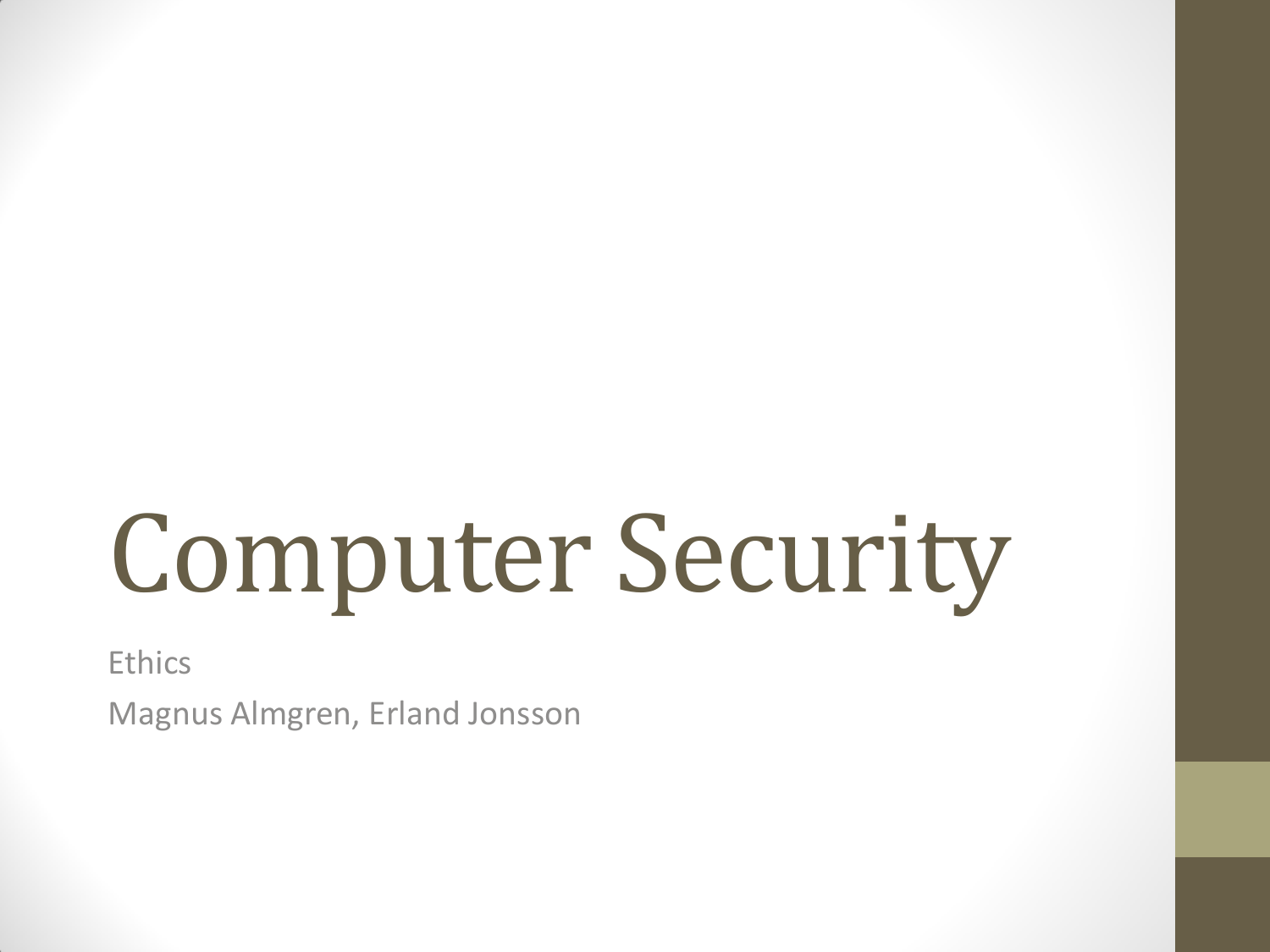## Definition of Ethics

- 1. the discipline dealing with what is good and bad and with moral duty and obligation
- $2<sub>1</sub>$ 
	- A. a set of moral principles : a theory or system of moral values <the present-day materialistic ethic> <an old-fashioned work ethic>
	- B. the principles of conduct governing an individual or a group <professional ethics>
	- C. a guiding philosophy
	- D. a consciousness of moral importance <forge a conservation ethic>
- 3. a set of moral issues or aspects (as rightness) <debated the ethics of human cloning>

http://www.merriam-webster.com/dictionary/ethics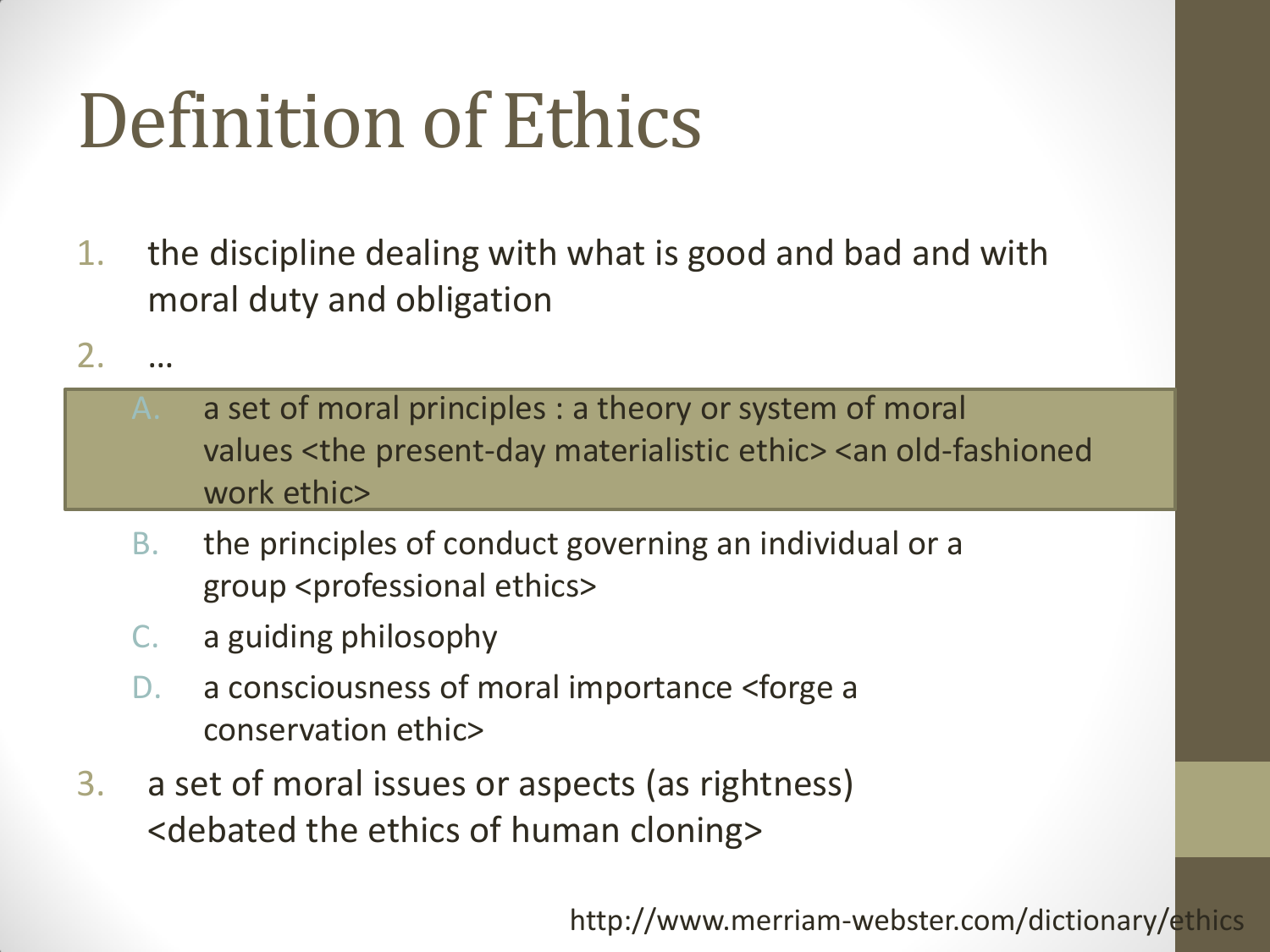### What is Ethics

a system of moral principles relating to benefits and harms of particular actions to rightness and wrongness of motives and ends of them

- May deviate from laws
	- Slavery was legal but not ethical
- Is not the same as religion
	- Even though religions many times have a set of ethical codes
- Is not social norms
	- Some accepted behavior in a society may not be ethical
- Does not mean following your feelings
	- Sometimes is is "difficult" to do what you know is right

http://www.scu.edu/ethics/practicing/decision/whatisethics.html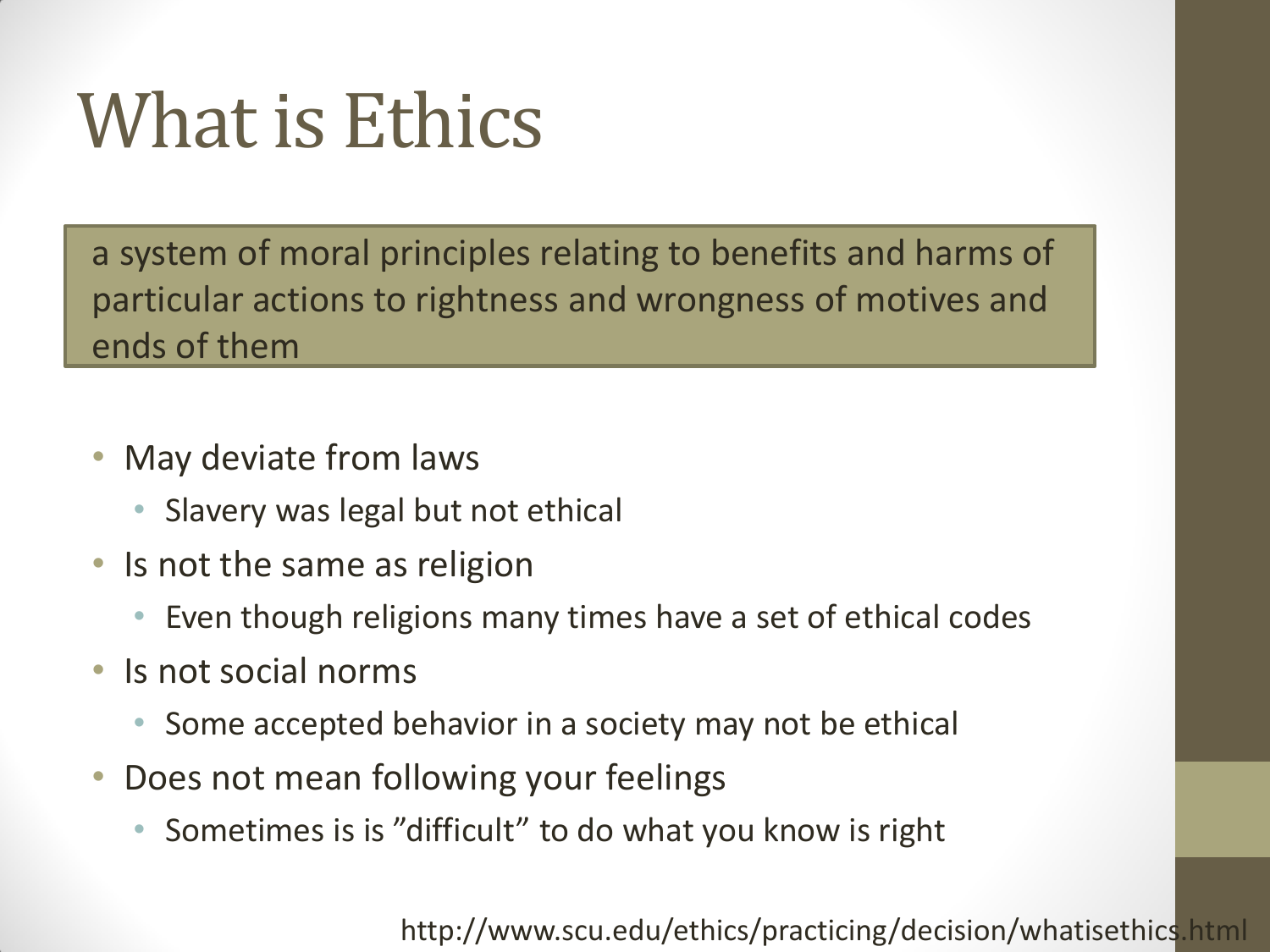### Ethical Theories I

- The golden rule
	- Do unto others as you would have them do unto you
- Hippocratic Oath
	- Physician swears to uphold a set of values in his profession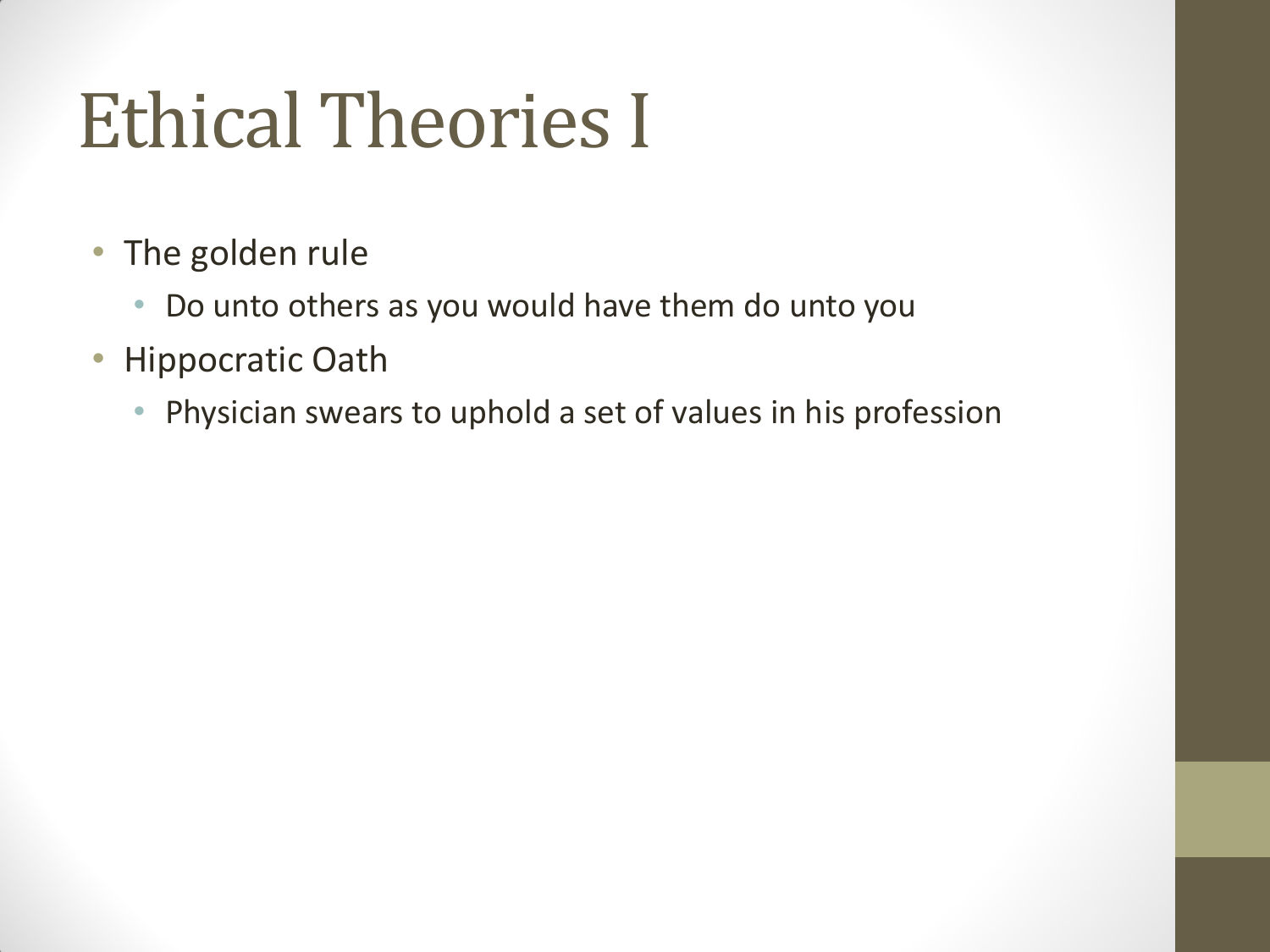### Ethical Theories II

- Consequence-based theory:
	- The **teleological** theory of ethics focuses on the **consequences** of actions.
	- Choose the action (among some set) that will result in the **greatest good** and the **least harm**.
	- There are two forms of teleology
		- Egoism  $-$  relates to the person taking the action
		- Utilitarianism relates to everybody, the whole "universe"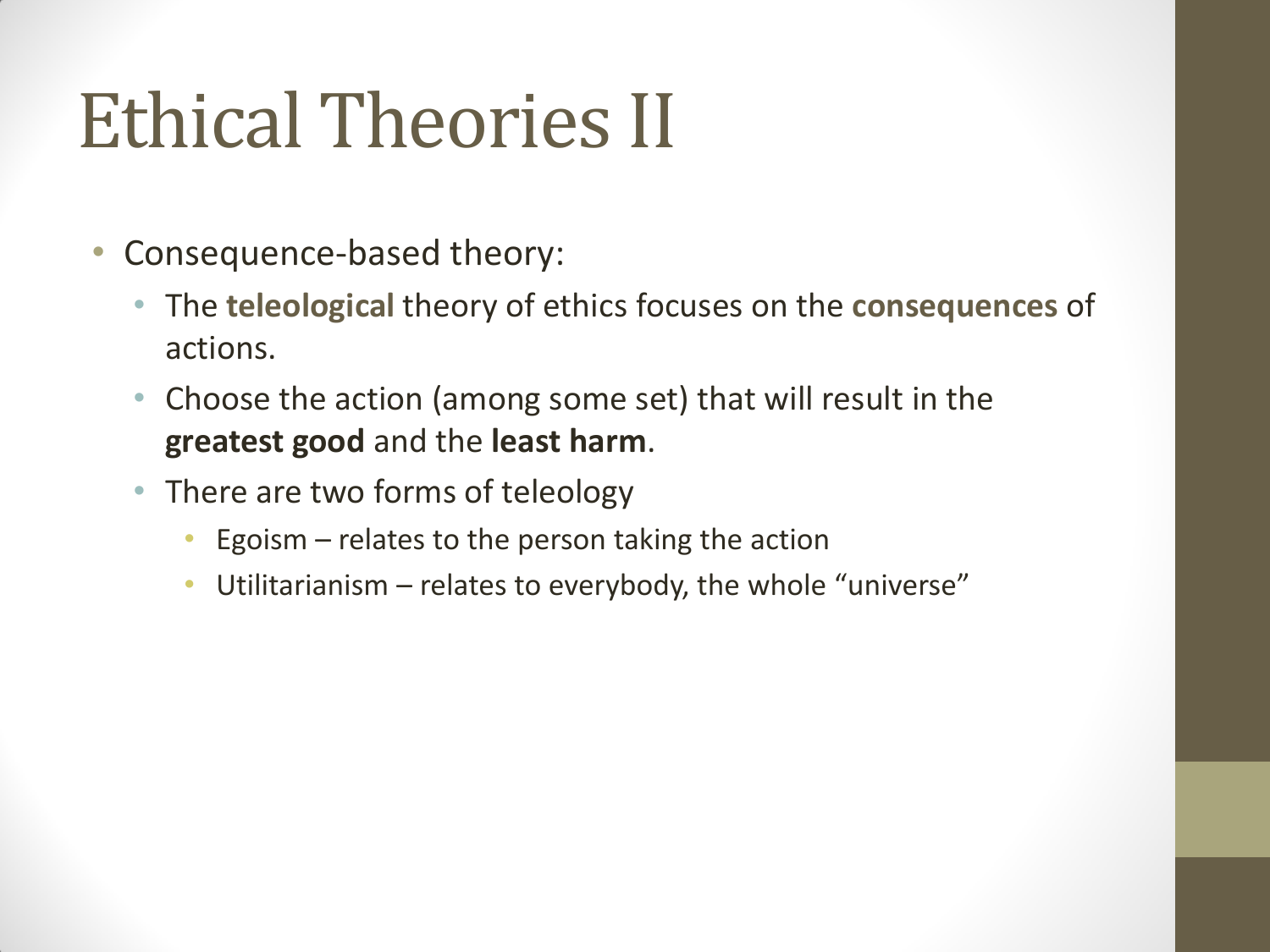### Ethical Theories III

- Rule-based theory
	- The **deontology** theory is founded in **a sense of duty**
	- Certain things are **inherently good**, i.e. good (or bad) in themselves, e.g. truth, justice, freedom, peace, etc
	- There is a special form of deontology, **rule-deontology** that believes that there are a set of **universal, self-evident rules** that should specify our proper conduct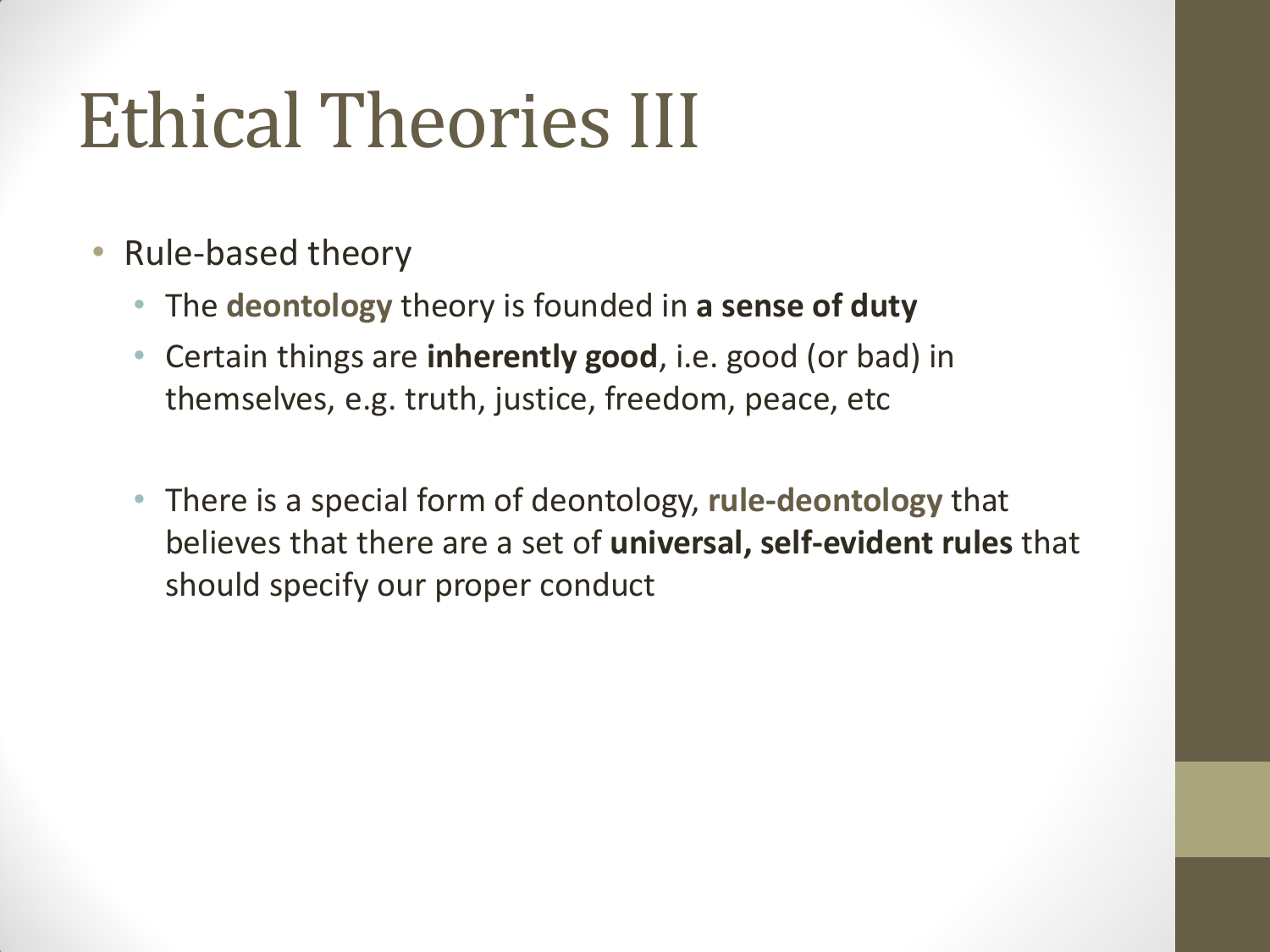### Medical Example

- I think I have found a cure for HIV!!! (or malaria)
	- HIV: 2 million died 2010 (maybe even 3 million, 500 000 children)
	- Malaria: 60 000 deaths mostly among African children.
- but I need to test medicine on ...
	- Plants: ok? Plant might die!
	- I need animal testing: 1 mouse necessary
		- Mouse might die
		- It might be a very painful death!
		- What if I need 1,000 mice
		- 1,000 dogs
		- 1,000 chimpanzees
	- It turns out I need a human trial
		- Terminally ill patients, about ten for my test
		- What if I need ten healthy people?
		- Large study: 10,000 people, including men, women, and children
	- Cure not certain only 1% chance I will find something useful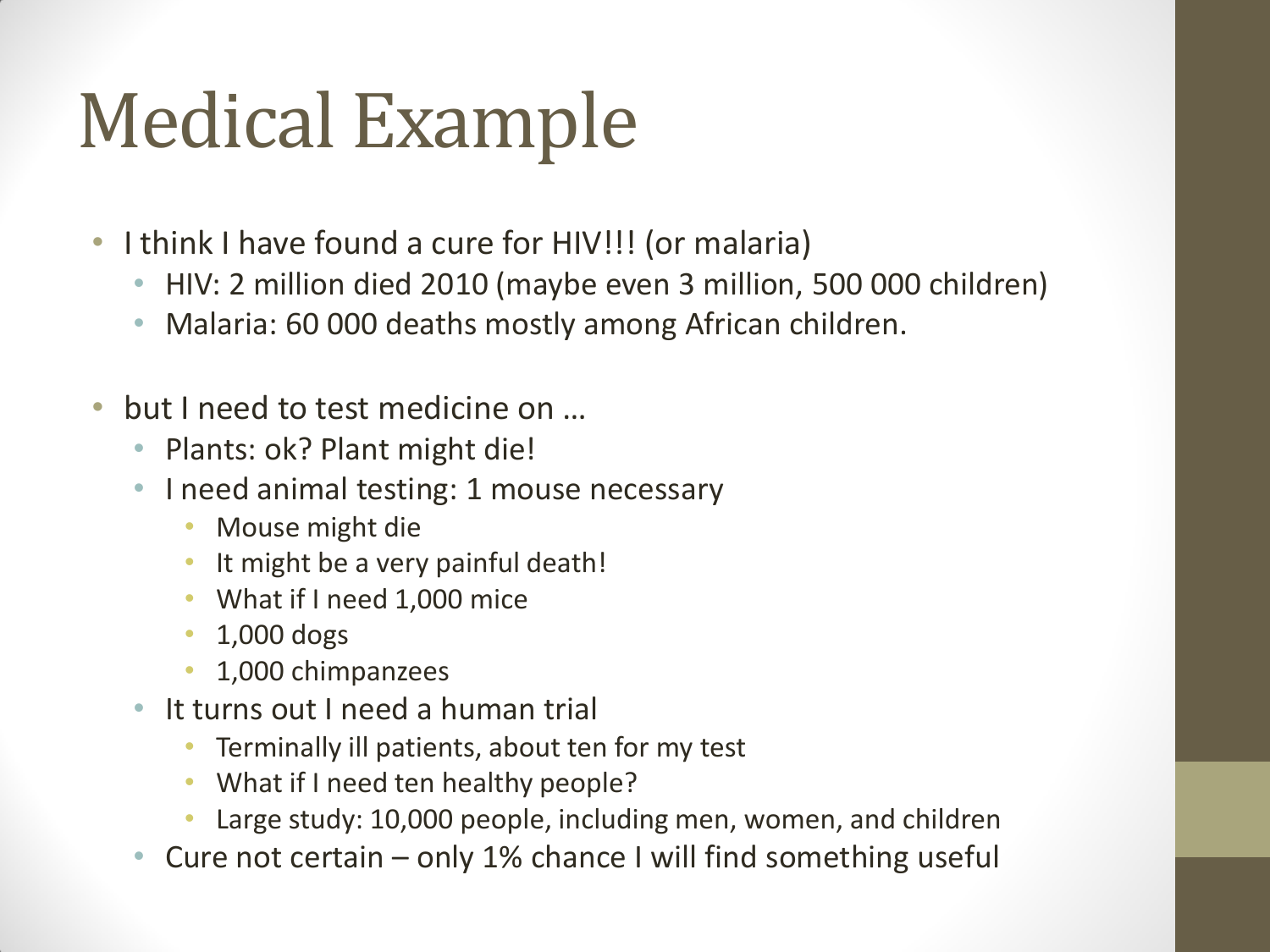### Real-world examples

- Svine flu vaccine side effects: narcolepsi
- Embryonic database used for other purposes (see next slide)
- Research Ethics Boards (REB): Used to formalize the ethics review process.
	- Many countries have an REB that a proposal need to pass before research can be publicly funded.

### HOME PAGE **TODAY'S PAPER VIDEO** MOST POPULAR U.S. Edition  $\blacktriangledown$

### The New York Times The Opinion Pages

**WORLD** U.S. N.Y. / REGION BUSINESS TECHNOLOGY SCIENCE HEALTH SPORTS **OPINION** 

### **EDITORIAL** Stem Cell Research Gets a Reprieve

Published: January 20, 2013

The Supreme Court has wisely ended a bizarre and destructive lawsuit to prevent the federal government from financing embryonic stem cell research. By refusing to hear the case, the court put a halt to more than three years of turmoil that drove some scientists away from such research because of uncertainty about its legality and questions about continued federal funding.

**Connect With Us on Twitter** For Op-Ed, follow @nytopinion and to hear from the editorial page editor, Andrew Rosenthal, follow @andyrNYT.



Scientists study stem cells to analyze cell development and to explore ways that stem cells might repair or replace damaged tissues associated with such devastating ailments as spinal cord injuries, diabetes and Parkinson's. Most of the stem cells used in such research have been derived from days-

**FACEBOOK TWITTER X** GOOGLE+ 白 SAVE **E-MAIL**  $+$  SHARE 品 PRINT **h** REPRINTS



old human embryos through a process that destroys the embryos and is strongly opposed by many religious and social conservatives.

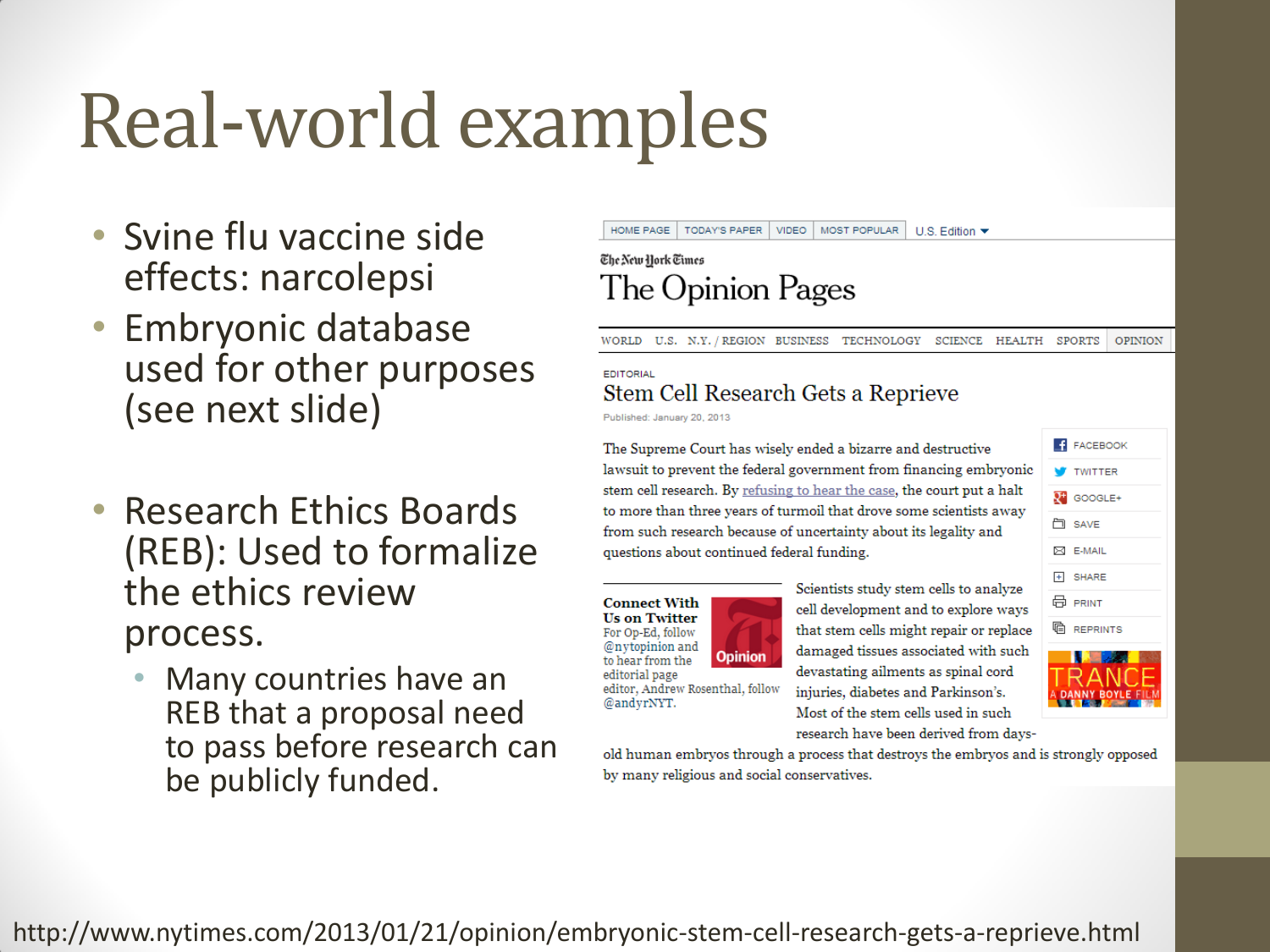## Swedish Biobank

- PKU-biobank: stores blood from almost all people born in Sweden after 1972 (3,8 million)
- Used to make sure children do not have any of 24 serious diseases where medication needs to be immediate.
- Used for some other research.
- Foreign minister in Sweden is killed. The police used data from the biobank instead of going directly to the suspicious person.
- Police has not been allowed use of PKU after this.
- But there are other murders that could maybe be solved if police could use the information in the PKU.

STORA JOURNALISTPRISET 2012 Onsdag den 27 februari Stockholm 1º | Klart.se

### **SVD NYHETER**

|  | NYHETER NÄRINGSLIV KULTUR OPINION SPORT RESOR MAT&VII        |  |  |
|--|--------------------------------------------------------------|--|--|
|  | STOCKHOLM SVERIGE VÄRLDEN HYRESKOLLEN WEBB-TV IDAGSIDAN VÄDE |  |  |

### Mordutredare vill ha dna-register

På morgonen för åtta år sedan mördades åttaårige Mohammad Ammouri och 56-åriga Anna-Lena Svensson i Linköping. Om utredarna får tillgång till PKU-banken – med blodprover från 3.8 miljoner svenskar – skulle dubbelmorden sannolikt klaras upp. bedömer utredningsledaren Jan Staaf. Men inom kort stänger regeringen registret helt för polisen.

LÄS ÄVEN: FBI bidrog i jakten på dubbelmördare



19 oktober 2012 kl 07:14, uppdaterad: 19 oktober 2012 kl 08:37

Det är tidigt på morgonen den 19 oktober 2004 och åttaårige Mohammad Ammouri är på väg till skolan. Det är ännu inte helt ljust ute, vädret är mulet och ett lätt duggregn faller när pojken kommer gående längs Åsgatan i Linköping.

Klockan 07.50 korsas hans väg av en man i 20-årsåldern. Utan förvarning attackerar han åttaåringen och hugger honom flera gånger med en kniv. 56-åriga Anna-Lena Svensson ser attacken, försöker stoppa överfallet men blir även hon brutalt nedhuggen. Båda dör.



### **PKU-biobanken**

upprättas genom att de första blodproven från nyfödda börjar arkiveras. Ett av de första fallen där polisens användning av PKU-registret uppmärksammas är i samband med mordet på baren Brother Tuck på Södermalm i Stockholm Sveriges utrikesminister Anna Lindh mördas. Polisen fattar misstankar om att Mijailo Mijailovic är gärningsmannen, men läget är känsligt. Enligt Leif GW Persson ville man därför undvika att gripa och topsa honom Därför valde polisen att

http://www.svd.se/nyheter/inrikes/mordutredare-vill-ha-dna-register\_7594684.svd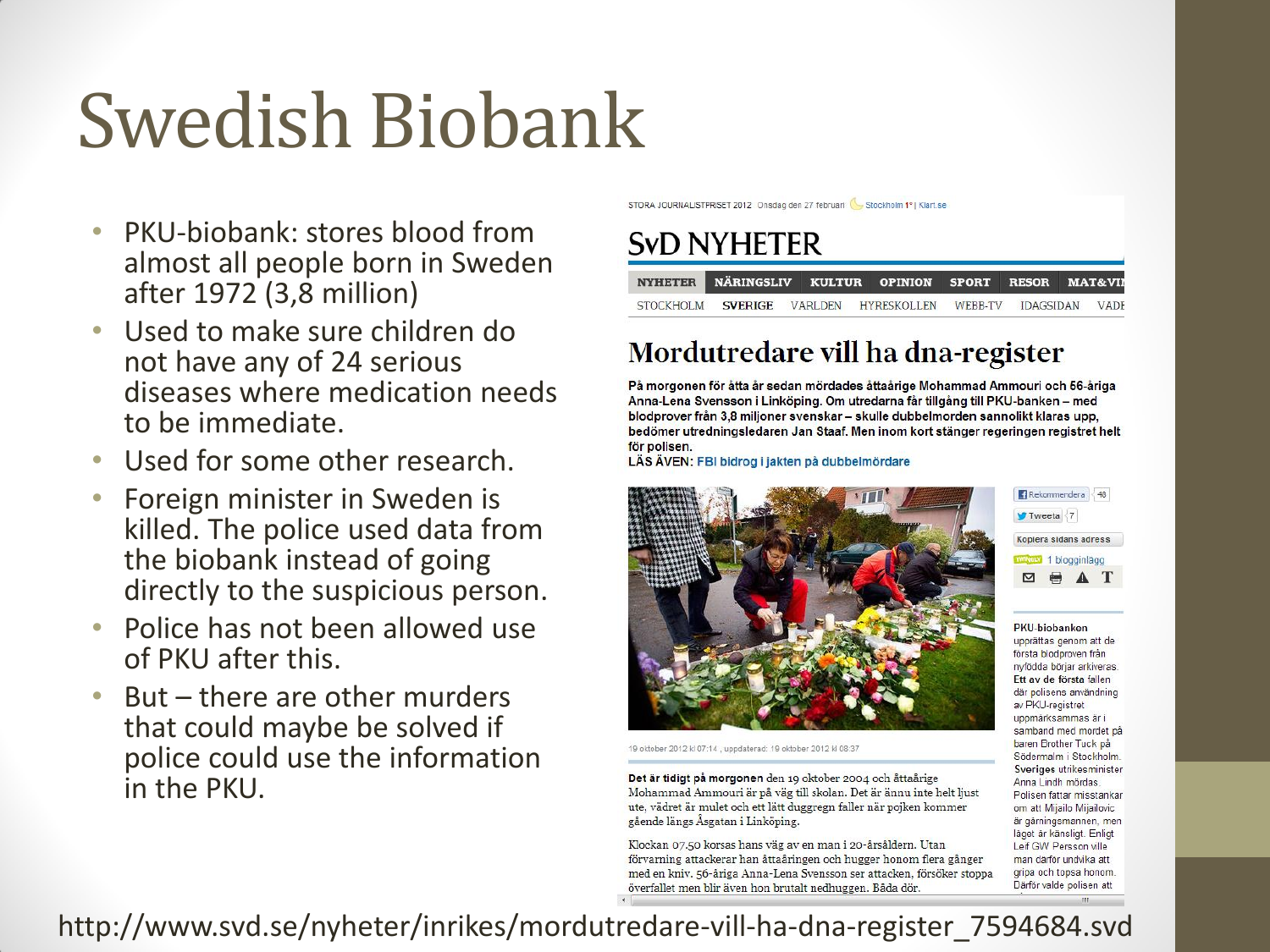### Swedish Biobank

| <b>UPPSALA</b><br><b>UNIVERSITET</b>                                   |                                                                                                                                                                                                                                                                                                                                                  | Svensk<br>Listen                                                                                                                                                                                                                                                                                                                                                                                                                                                                                                                                                                                                                                                                                                                                                        |  |  |  |  |  |  |
|------------------------------------------------------------------------|--------------------------------------------------------------------------------------------------------------------------------------------------------------------------------------------------------------------------------------------------------------------------------------------------------------------------------------------------|-------------------------------------------------------------------------------------------------------------------------------------------------------------------------------------------------------------------------------------------------------------------------------------------------------------------------------------------------------------------------------------------------------------------------------------------------------------------------------------------------------------------------------------------------------------------------------------------------------------------------------------------------------------------------------------------------------------------------------------------------------------------------|--|--|--|--|--|--|
| <b>Education</b><br><b>Research</b><br>Home                            | <b>About UU</b><br><b>Faculties and departments</b>                                                                                                                                                                                                                                                                                              |                                                                                                                                                                                                                                                                                                                                                                                                                                                                                                                                                                                                                                                                                                                                                                         |  |  |  |  |  |  |
| News from Uppsala University<br>More news<br>News archive - 2006-2007  | Researchers are guardians of trust in biobank<br>research<br>[Published 2013-02-18]<br>Do we trust biobank researchers? In a doctoral thesis from Uppsala<br>University, medical doctor and bioethicist Linus Johnsson claims that<br>we do: At least in Sweden. And since we do, researchers in turn have a<br>moral responsibility towards us. |                                                                                                                                                                                                                                                                                                                                                                                                                                                                                                                                                                                                                                                                                                                                                                         |  |  |  |  |  |  |
| http://www.uu.se/en/news/news-document/?id=2336&typ=artikel&area=2⟨=en |                                                                                                                                                                                                                                                                                                                                                  |                                                                                                                                                                                                                                                                                                                                                                                                                                                                                                                                                                                                                                                                                                                                                                         |  |  |  |  |  |  |
| ponce could use the imormation<br>in the PKU.                          | gående längs Åsgatan i Linköping.<br>$\leftarrow$                                                                                                                                                                                                                                                                                                | Sveriges utrikesminister<br>Det är tidigt på morgonen den 19 oktober 2004 och åttaårige<br>Anna Lindh mördas<br>Mohammad Ammouri är på väg till skolan. Det är ännu inte helt ljust<br>Polisen fattar misstankar<br>ute, vädret är mulet och ett lätt duggregn faller när pojken kommer<br>om att Mijailo Mijailovic<br>är gärningsmannen, men<br>läget är känsligt. Enligt<br>Klockan 07.50 korsas hans väg av en man i 20-årsåldern. Utan<br>Leif GW Persson ville<br>förvarning attackerar han åttaåringen och hugger honom flera gånger<br>man därför undvika att<br>gripa och topsa honom.<br>med en kniv. 56-åriga Anna-Lena Svensson ser attacken, försöker stoppa<br>Därför valde polisen att<br>överfallet men blir även hon brutalt nedhuggen. Båda dör.<br>m |  |  |  |  |  |  |

http://www.svd.se/nyheter/inrikes/mordutredare-vill-ha-dna-register\_7594684.svd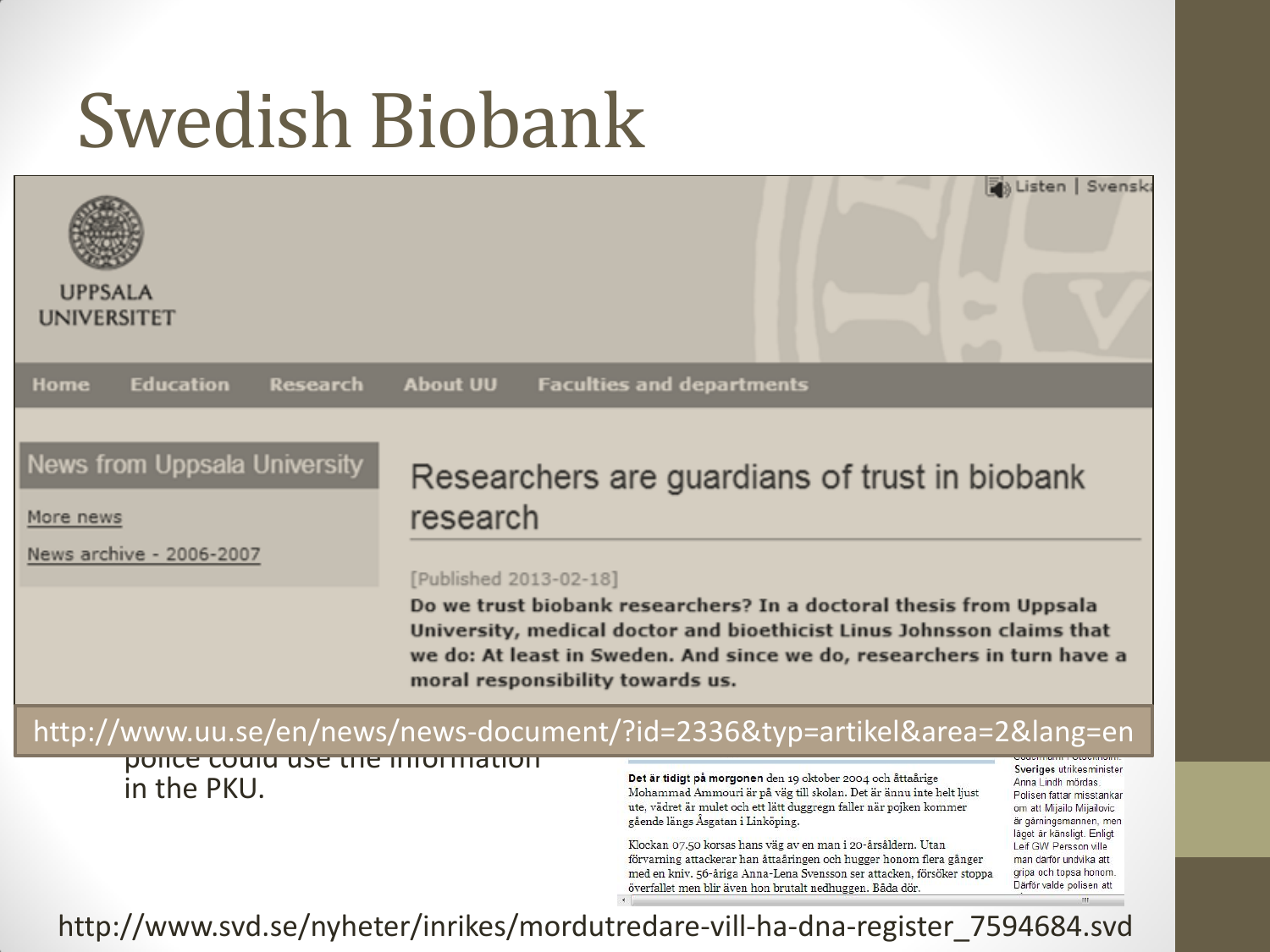## Ethical Issues Related to Computers and Info Systems

- Computer use lead to new areas to be considered for ethical issues:
	- repositories of information unauthorized use
	- producers of new forms and types of assets
		- new concept of ownership
	- computers as instruments of acts
		- responsibility of output?
	- symbols of intimidation and deception – computers may be regarded as "human"
- The issue is to **balance professional responsibilities** with **ethical or moral responsibilities**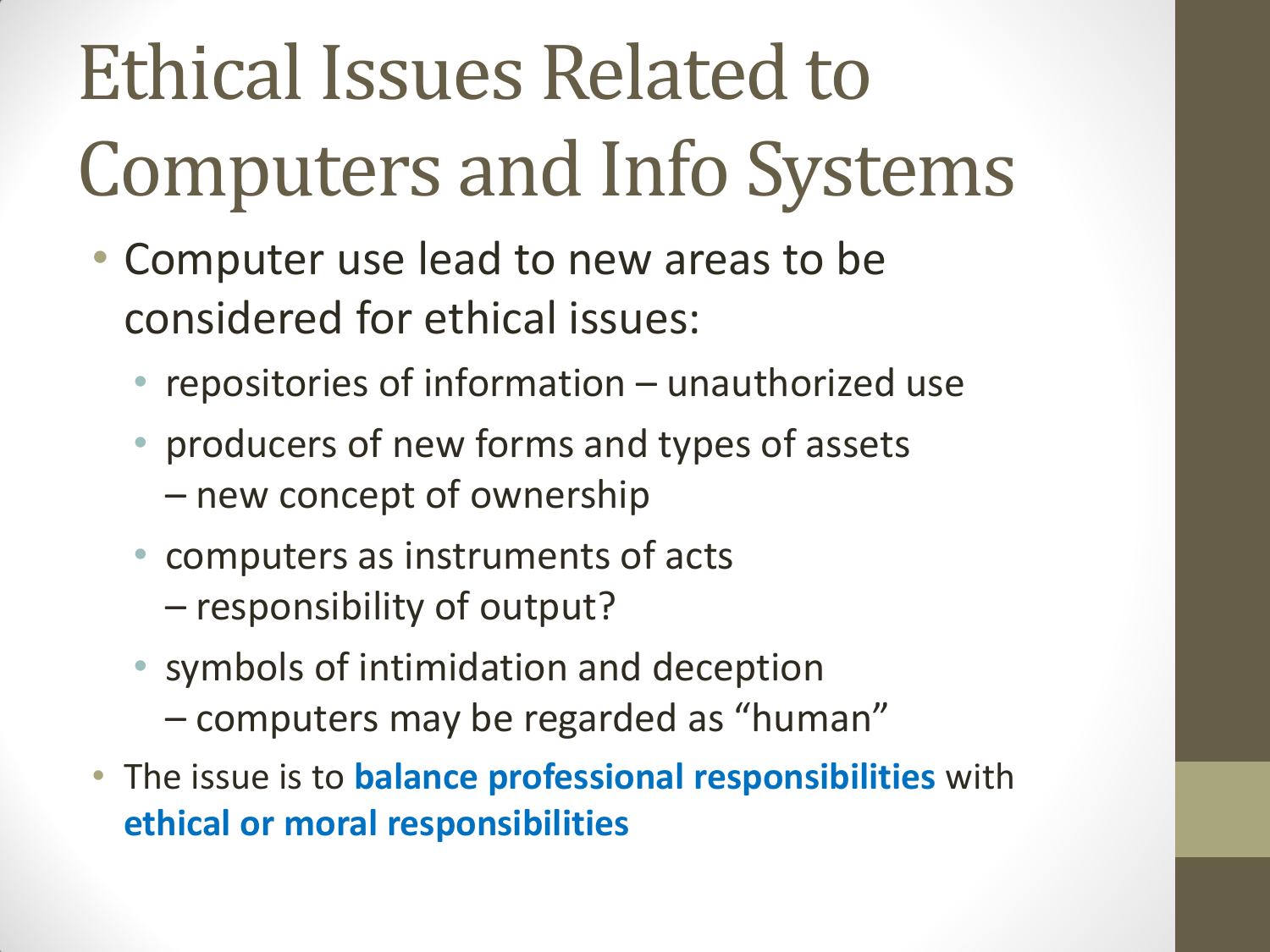### Special concerns

- Properties of ICT environment
	- Scale, speed, tight coupling, decentralization, wide distribution, opacity
- Examples of ICT domain where ethics would be important
	- Digital crime
	- Information assurance for critical infrastructure
	- Big data: use, sharing
	- Avatars in online word
	- Malware controlling compromised machines
	- Embedded medical devices controlling biological functions
	- Process controllers for critical infrastructure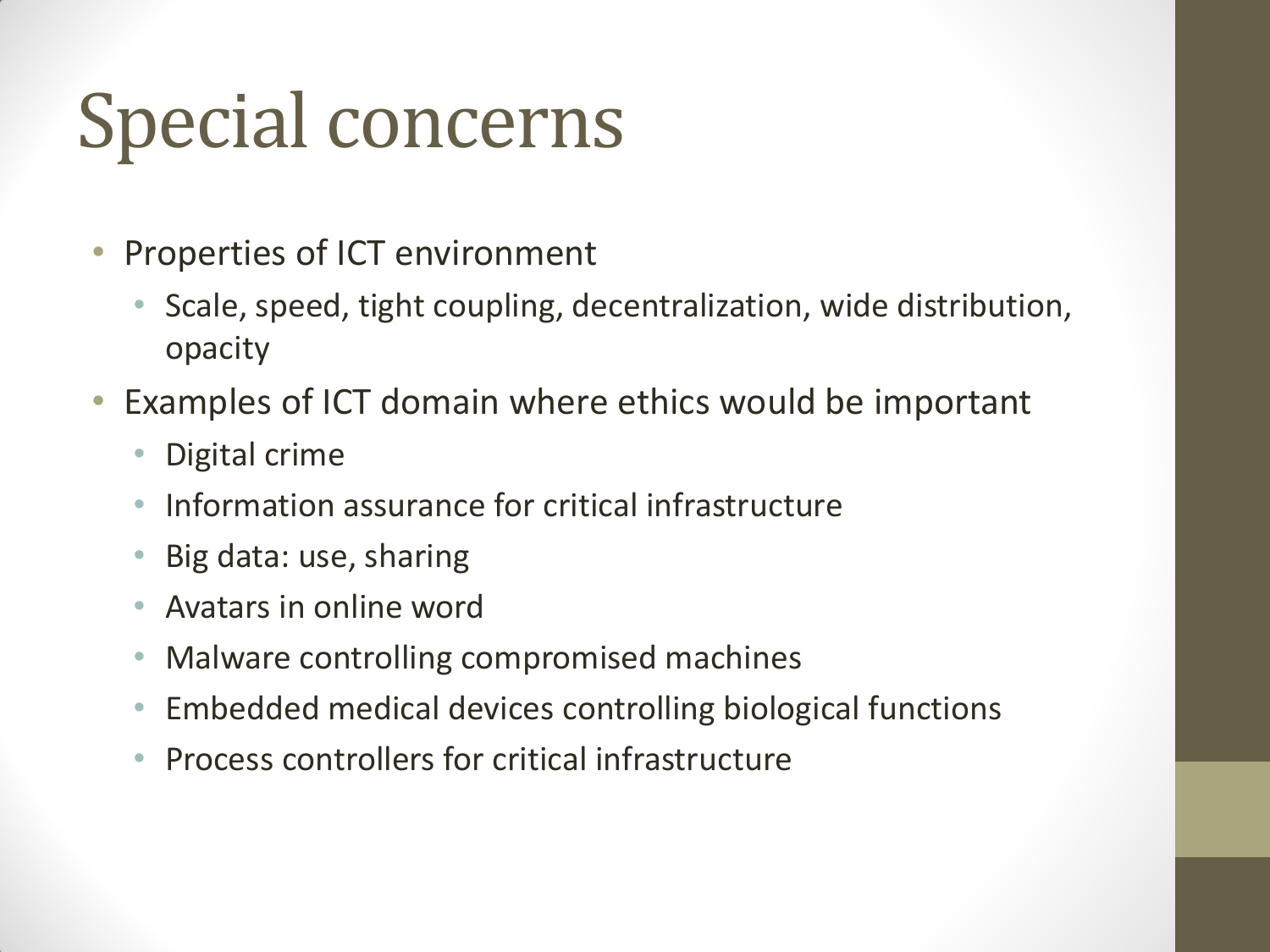### More examples

- See offprint
- Read direct download: "Applying Ethical Principles to Information and Communication Technology Research"
	- Section D contains a case study
	- Section F.4 contains a list of papers that has been published.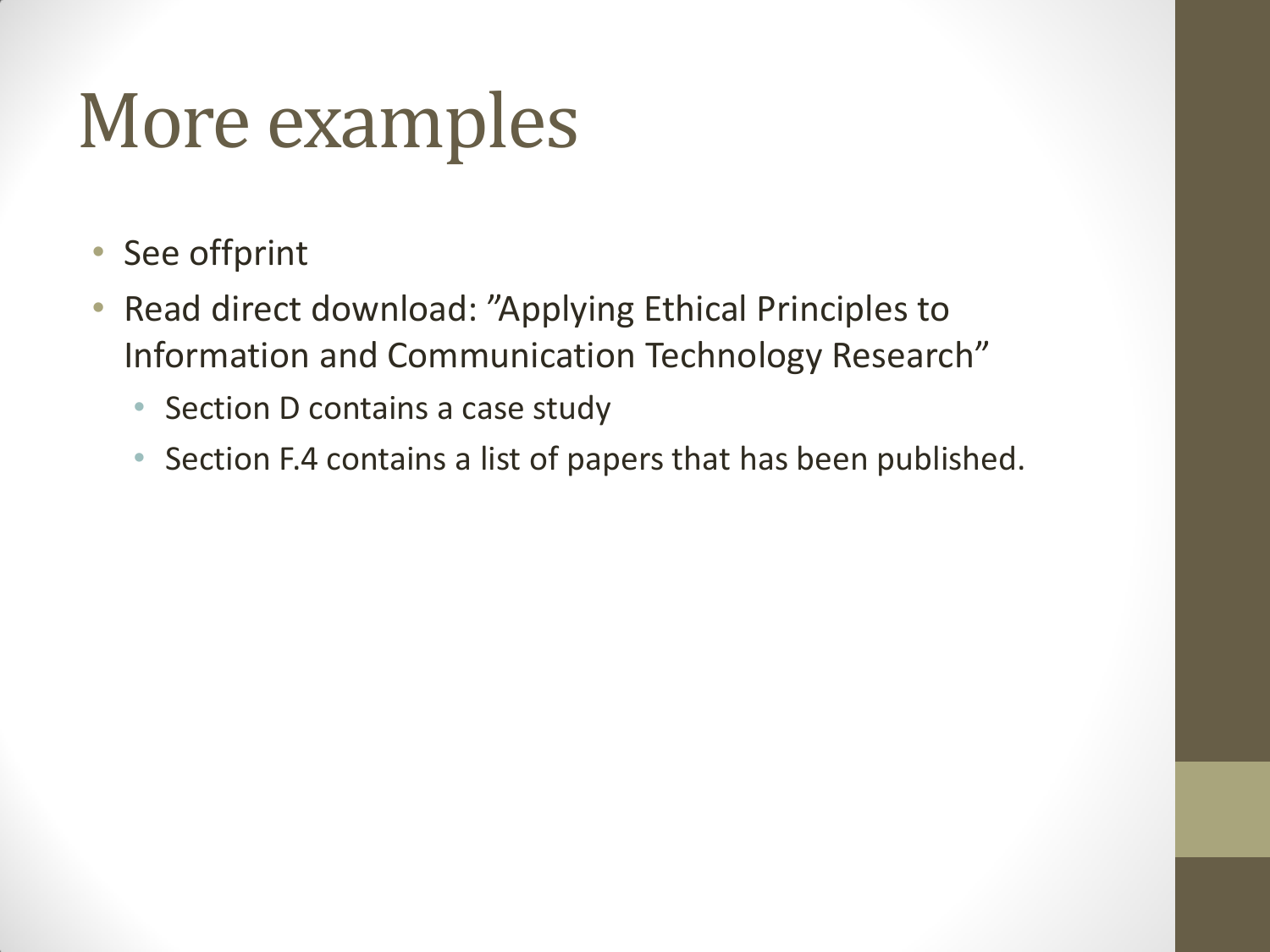## Ethical Question Examples

### • **whistle-blower**

- when professional ethical duty conflicts with loyalty to employer
- e.g. inadequately tested software product
- organizations and professional societies should provide alternative mechanisms
- potential **conflict of interest**
	- e.g. consultant has financial interest in vendor which should be revealed to client (Cp Chinese Wall model)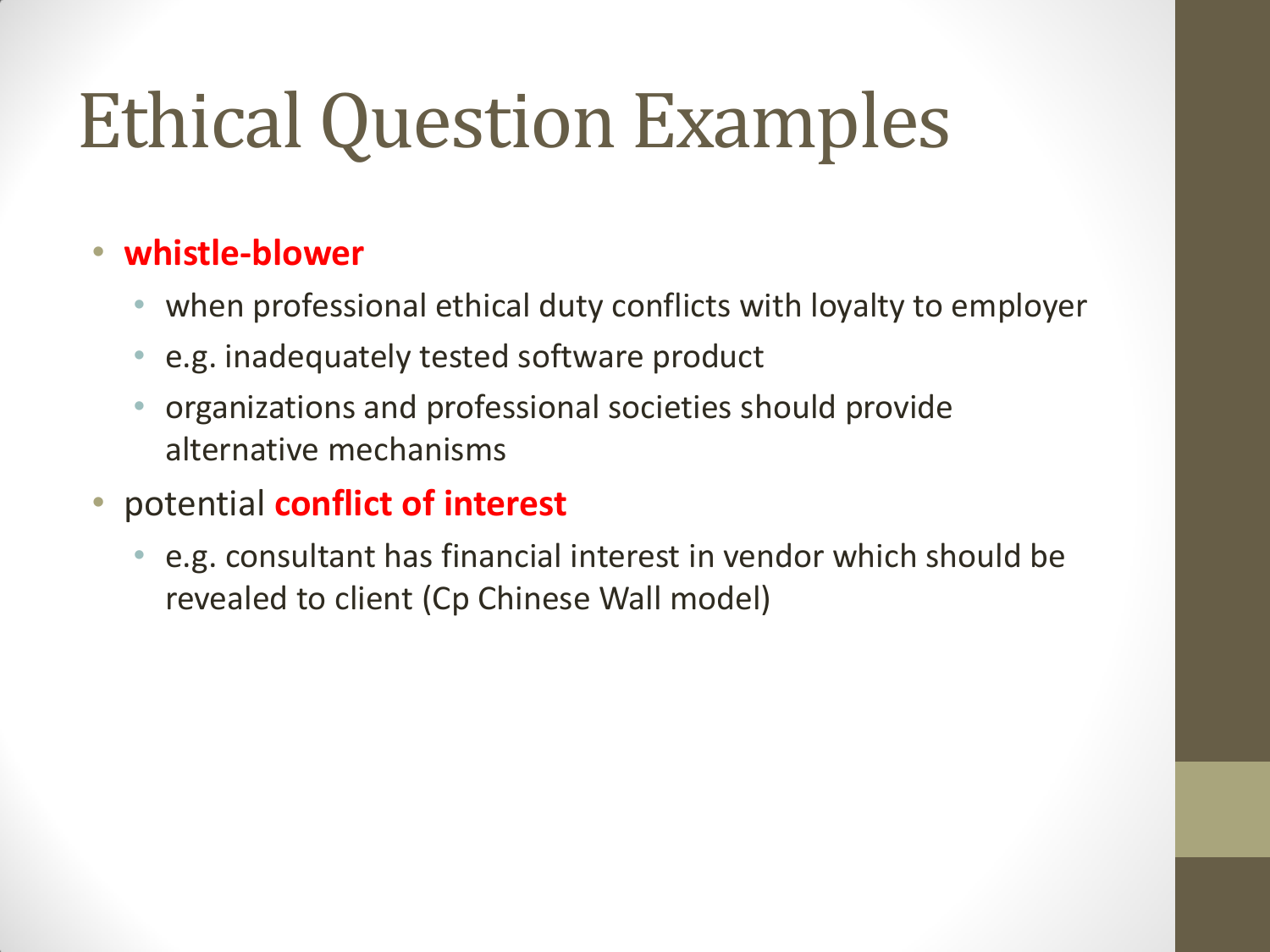### Codes of Conduct

- ethics not precise laws or sets of facts
- many areas may present ethical ambiguity
- many professional societies have ethical codes of conduct which can:
	- 1. be a positive stimulus and instill confidence
	- 2. be educational
	- 3. provide a measure of support
	- 4. be a means of deterrence and discipline
	- 5. enhance the profession's public image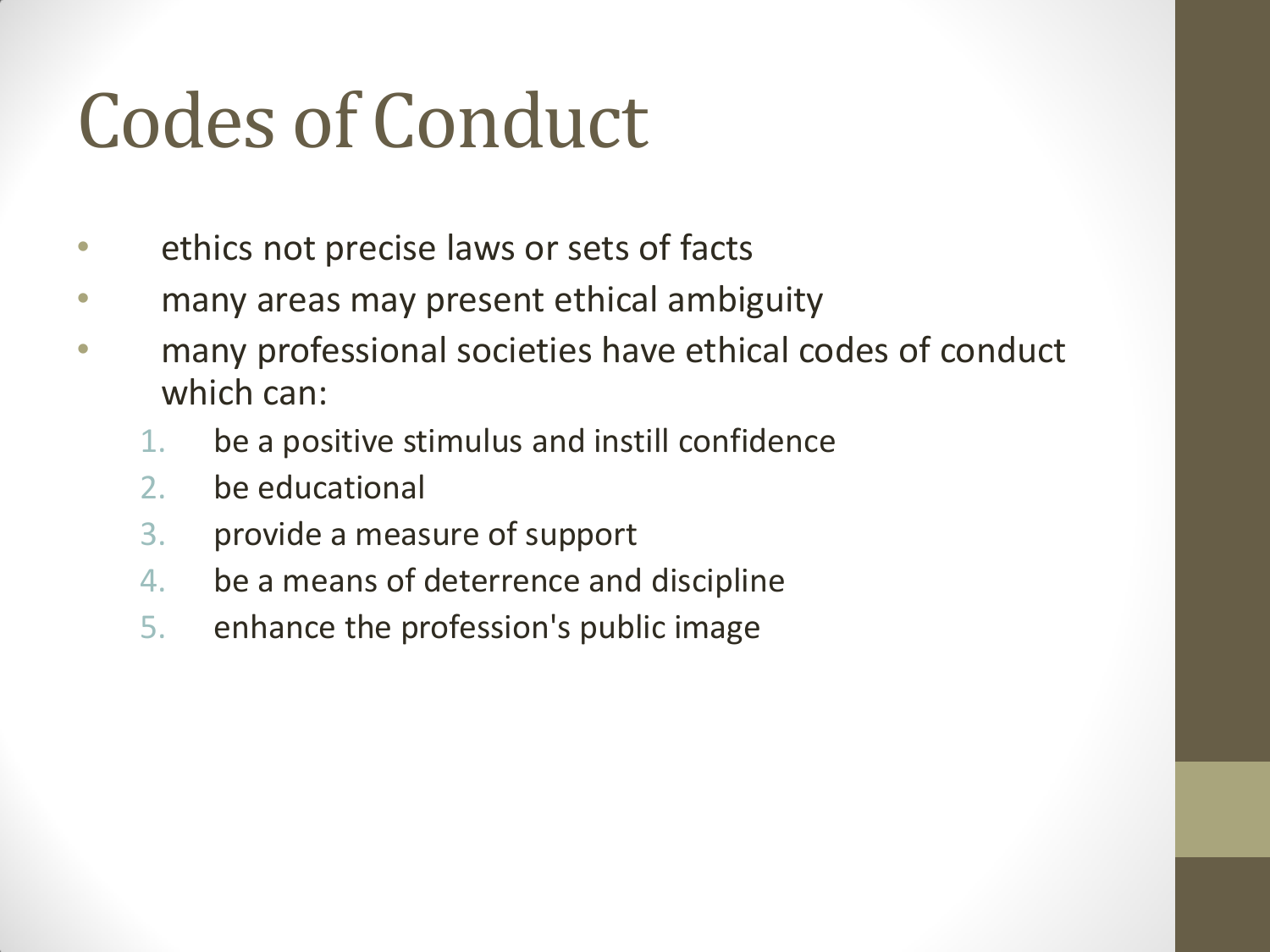### Codes of Conduct

- Codes of conduct often have some common themes:
	- dignity and worth of other people
	- 2. personal integrity and honesty
	- 3. responsibility for work
	- 4. confidentiality of information
	- 5. public safety, health, and welfare
	- 6. participation in professional societies to improve standards of the profession
	- 7. the notion that public knowledge and access to technology is equivalent to social power